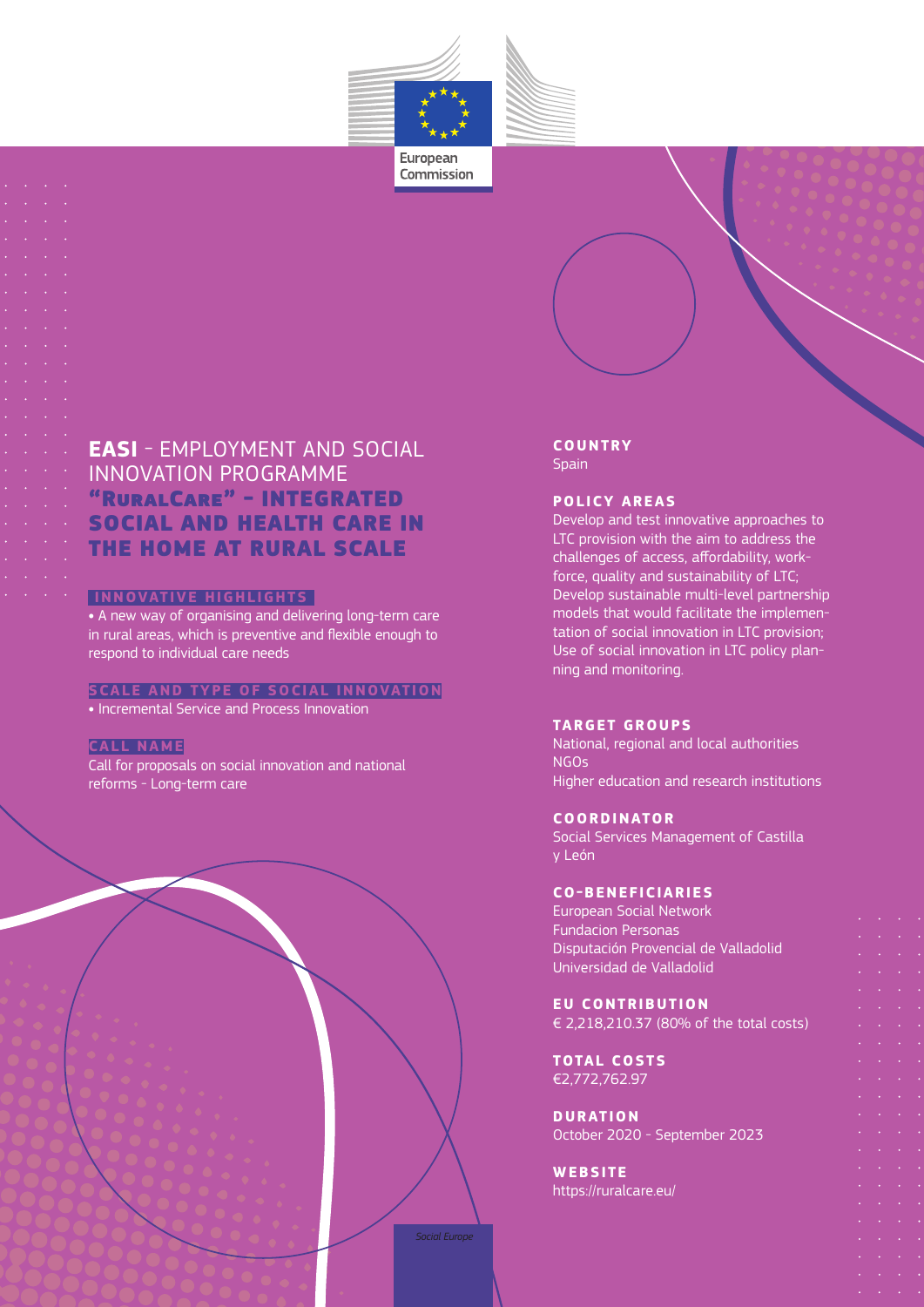RuralCare aims to pilot an innovative approach to long-term care in a rural area in the Region of Castilla y Leon mainly for older people and people with disabilities and chronic diseases, notably women. The project expects to test a new form of intervention that will guarantee equal access to long-term care services, making them more affordable and sustainable, and producing other benefits to rural areas in terms of social and economic activation. RuralCare will pilot the approach in 74 municipalities, test a multi-level partnership composed of public and private stakeholders, and use an evidence-based approach for future policy planning and administrative reforms. The project will perform segmentation of households at risk, considering different factors to improve their conditions by proximity services, family support, health care, adaptations of the household products, support and participation in the community.

*Keywords: affordable and sustainable long-term care, partnership, evidence-based approach, policy reform, tailored services*

The region of Castilla and Leon is particularly impacted by the challenge that rurality and ageing impose on the entire EU. Its low population density, high dispersity, rapid ageing and high life expectancy limit the access to long-term care services, making them of poor quality and extraordinarily expensive, resulting in the unsustainability of the current way social and healthcare services are provided (mostly in residential and daily care facilities). The project team identified the need for accessible and adaptable care services that respond to the population's requirements.

> We know that people with long-term care needs want to be cared for in their own homes, which is an important aspect for us to address in the project"

# **OBJECTIVES**

• Test a model of integrated long-01 term care adapted to rural areas, which is affordable, of higher quality, and is based on users' needs and aspirations

• Gather evidence about the benefits, including in terms of economic efficiency, of this new model in view of its possible upscaling to the whole region

02<br>
Gather evidence about the Provide other • Provide other benefits to rural areas in terms of social and economic activation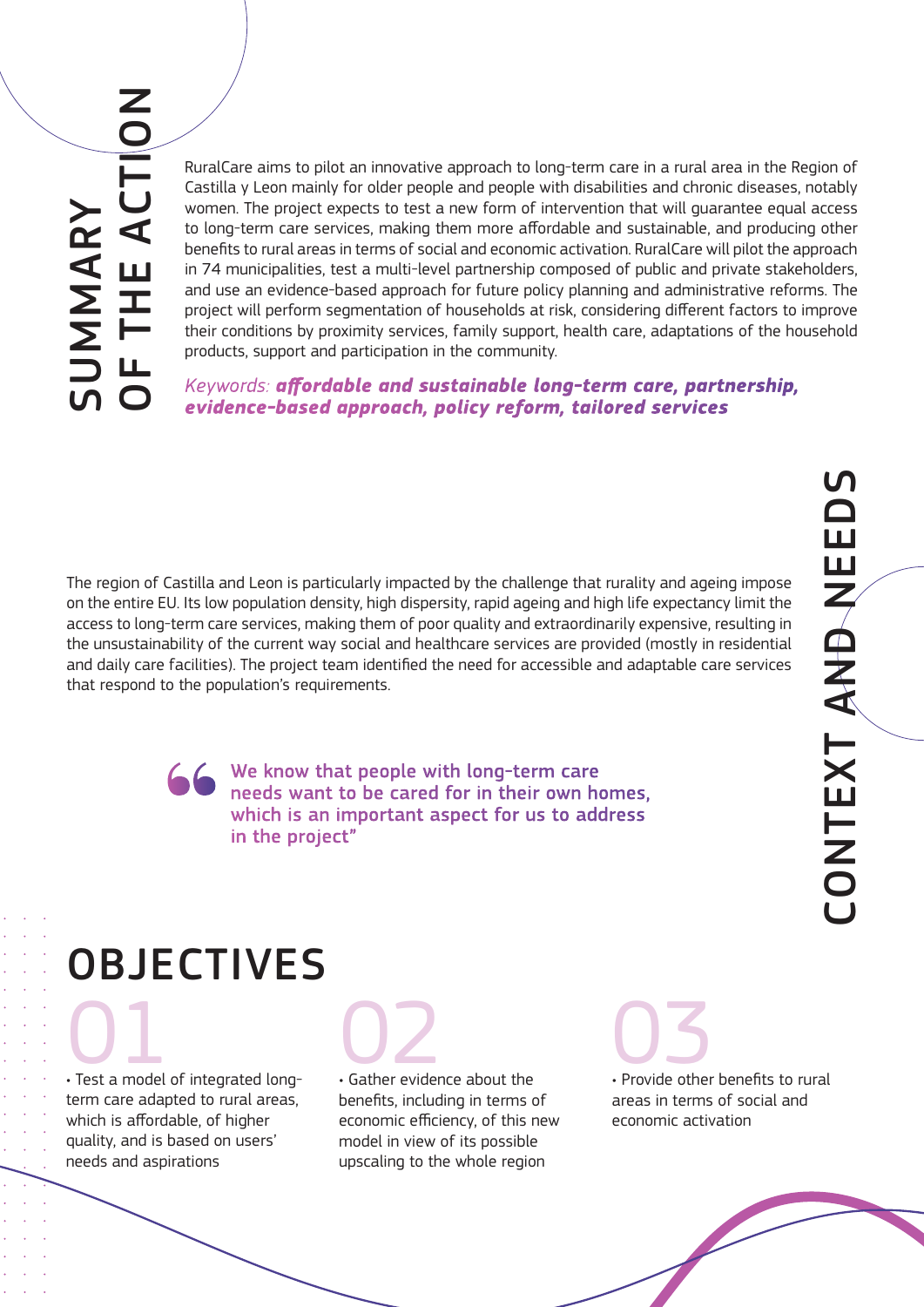

The RuralCare project can be divided into three distinct parts. First, a comparative study will be developed including the analysis of some case studies and a benchmarking study. Second, a new model of person-centred care will be developed, based on home care and integration between healthcare and social services, both public and non-profit. The model will be preventive and proactive, by adapting to the needs of care users at every stage of life according to their own life plans. A pool of volunteers and the use of ICT tools will help to provide services and support in a flexible way. Finally, the effectiveness and efficiency of the project will be evaluated with an experimental methodology based on a counterfactual analysis.

RESULTS

A new model of person-centred care will be tested by 150 persons , in 74 municipalities in the province of Valladolid in Castilla y Leon. Care services will be based on individual life plans agreed between care users and care professionals, according to users' needs. The piloting stage has been preceded by a comparative study including the analysis of some case studies, a benchmarking study, and an indepth analysis of the rural territory where the project will be piloted. Person-centred care will rely on a set of services and resources available in the local communities: trained informal carers, services provided by volunteers, community services and coordination mechanisms to ensure integration between healthcare, social and care services. Staff involved in the project will be trained in person-centred care. The effectiveness and efficiency of the project will be evaluated with an experimental methodology based on a counterfactual analysis against two control groups (150 people each) of home-based traditional care and residential care, respectively. On the basis of the project's results, the project team intends to influence national institutions and policymakers to adopt the approach experimented and reform long term care policies in Spain.

We want to offer a service which is flexible enough to address care issues of the population at every stage of life as needs are evolving with the time"



The main goal of the project is to offer a new model and try to convince the national institutions that the project is financially feasible"

Our model is a preventive and proactive model adapting to the needs of the person for now and the future as the service is flexible and adaptable"



© [Social Services Management of Castilla y León], 2019